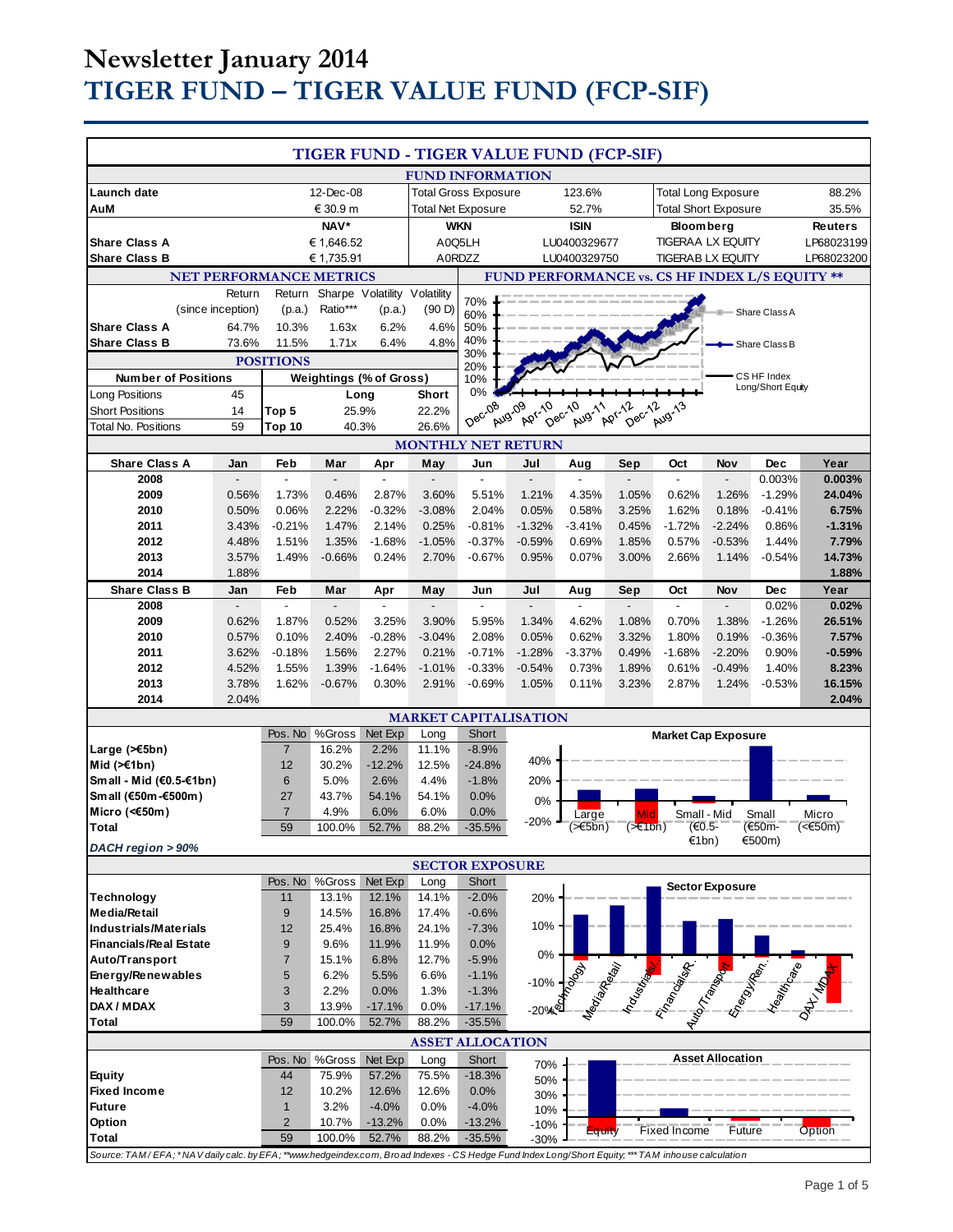# **Tiger Value Fund – January 2014**

## **O Returns: +1.88% (class A)/+2.04% (class B)**

In January, the Tiger Value Fund had a positive net return of 1.88% for share class A and 2.04% for share class B, making a cumulative positive net return of +64.7%/+73.6% since inception (share class  $A/B$ ).

## **O Commentary: Good start into 2014**

While most equity markets are down for the year to date such as the DAX and MDAX with -2.6% and -2.2% respectively, the Tiger Value Fund is up 1.88% and 2.04% for share class A and B. Overall we booked more than 100bp in profits on various long and hedging positions.

In January our net adjusted exposure was in a range of around 30% to 50% and finished at 40.1% (52.7% incl. 12.6% fixed income linked investments) by the end of the month. While the Fund's monthly volatility was stable at 6.2%/6.4% (class A and B), the daily volatility (90 days) increased by nearly 0.4% to 4.6%/4.8% (class A and B); this compares to an average net return of  $10.3\%/11.5\%$  p.a. resulting in a Sharpe ratio of 1.63x and 1.71x (class A and B).

Our key performance contributors have been Francotyp Postalia (+78bp), Elmos Semiconductors (+34bp), PVA Tepla (+33bp), Süss Microtech (+31bp) and Tipp24 (+21bp). On the negative side Fuchs Petrolub (-36bp), Andritz (-27bp) and SAP (-26bp) burdened the Fund performance.

The Fund had also positive contributions of +56bp from single short hedges as well as +49bp from MDAX and DAX hedging positions. In particular our DAX Put spreads were highly profitable for the Fund when the market sold off during the last week of the month.

## **O Highlights: DIC Asset – 50% NAV discount and 5% dividend yield**

We have built our position DIC Asset AG (DIC GR: Eur 6.6; MCap: Eur 400m), a German commercial real estate company, in November last year via the company's capital increase. At the same time we have reduced our positions in two DIC Asset bonds as the bonds performed nicely after the cap hike was announced.

After the strong share price performance of German residential real estate companies over the recent years, we believe that better buying opportunities currently exist in the commercial real estate sector. DIC Asset is one of the underperformers as the company executed a capital increase at a 50% NAV discount last year. While this was a great buying opportunity for new investors, the deal also destroyed shareholder value and the credibility of the management. But the NAV discount should diminish over time as the company will continue the deleveraging of its balance sheet from appr. 67% LTV to less than 60% until 2016 via its planned disposals of EUR 450m real estate assets. Also DIC has already sold 90% of the company's largest project MainTor in Frankfurt during the pre-marketing phase which significantly will contribute to the deleveraging process. Further asset sales and milestone payments which will continue to lower the risk profile of the company, should result into a narrowing of the company's NAV discount towards the sector average of around 10-20%. Also the company's strong stable cash flows and dividends of  $> 5\%$  should result into renewed confidence and a re-rating of the stock making it an attractive investment with a great risk reward profile.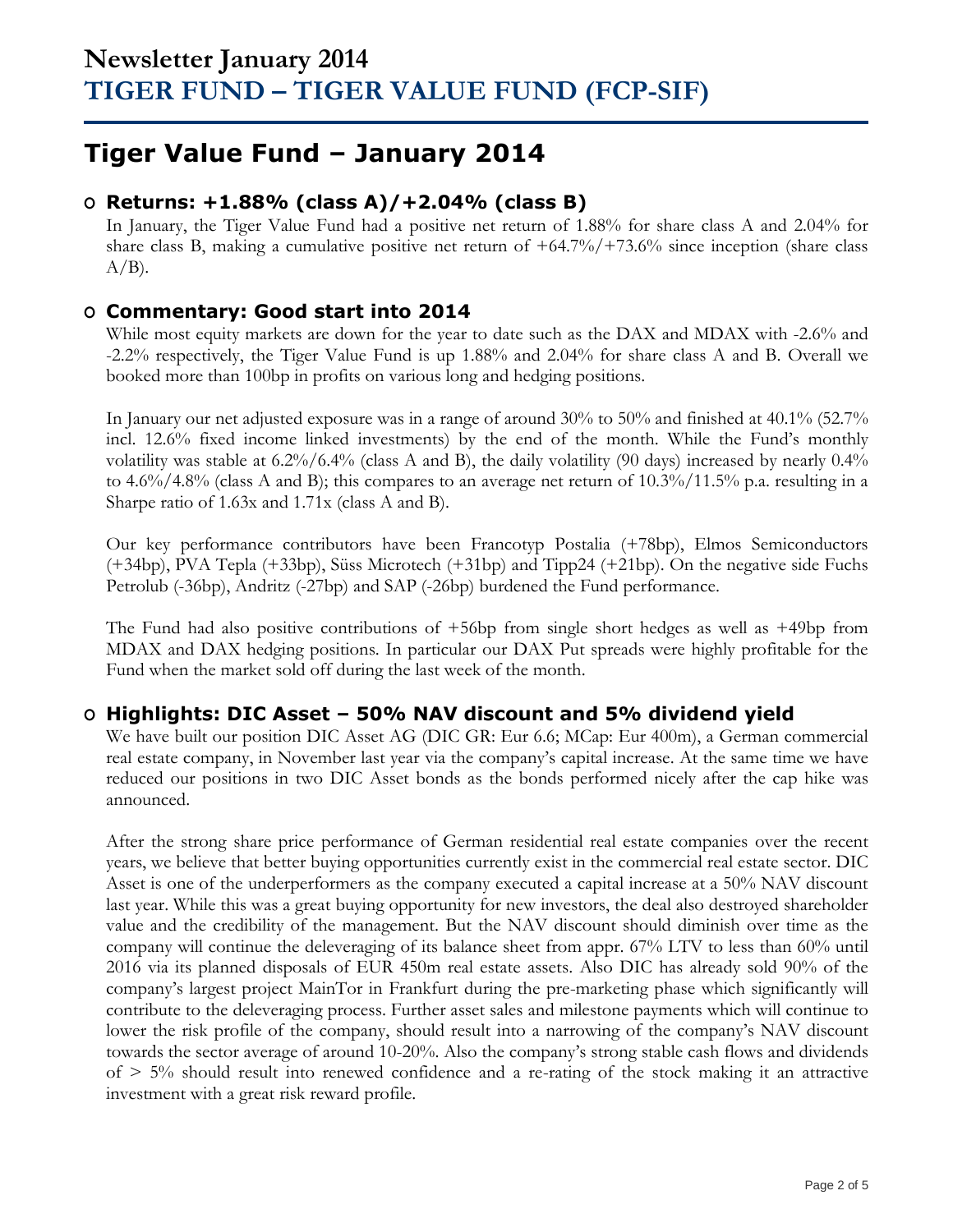# **Newsletter January 2014 TIGER FUND – TIGER VALUE FUND (FCP-SIF)**

## **O Outlook: Expect a more volatile year in 2014**

So far 2014 has started very differently from last year with a quite weak start in the equities market. It seems investors positioned themselves very early for the traditional January rally, in fact so much that once the New Year began very few buyers showed up. In addition, new emerging market concerns have sprung up resulting in significant capital outflows especially from Turkey and Argentina. Several EM central banks have responded by raising rates hoping for a stabilization in their currencies but nevertheless reducing growth prospects. We continue to believe that consensus growth expectations are too high for 2014 and macroeconomic indicators have continued to be mixed to slightly weaker in 2014 not supporting an acceleration in growth that most investors expect.

Nevertheless, we had a good start to 2014 as our stock picks performed well in January and have already started to take profit on some of these positions. We have increasingly started to hedge the portfolio through put options as it seems the rally of 2013 is running out of steam and market have become more volatile.

## *The Tiger Value Fund Desk, 4 th February 2014*

**Matthias Rutsch Marc Schädler Peter Irblad**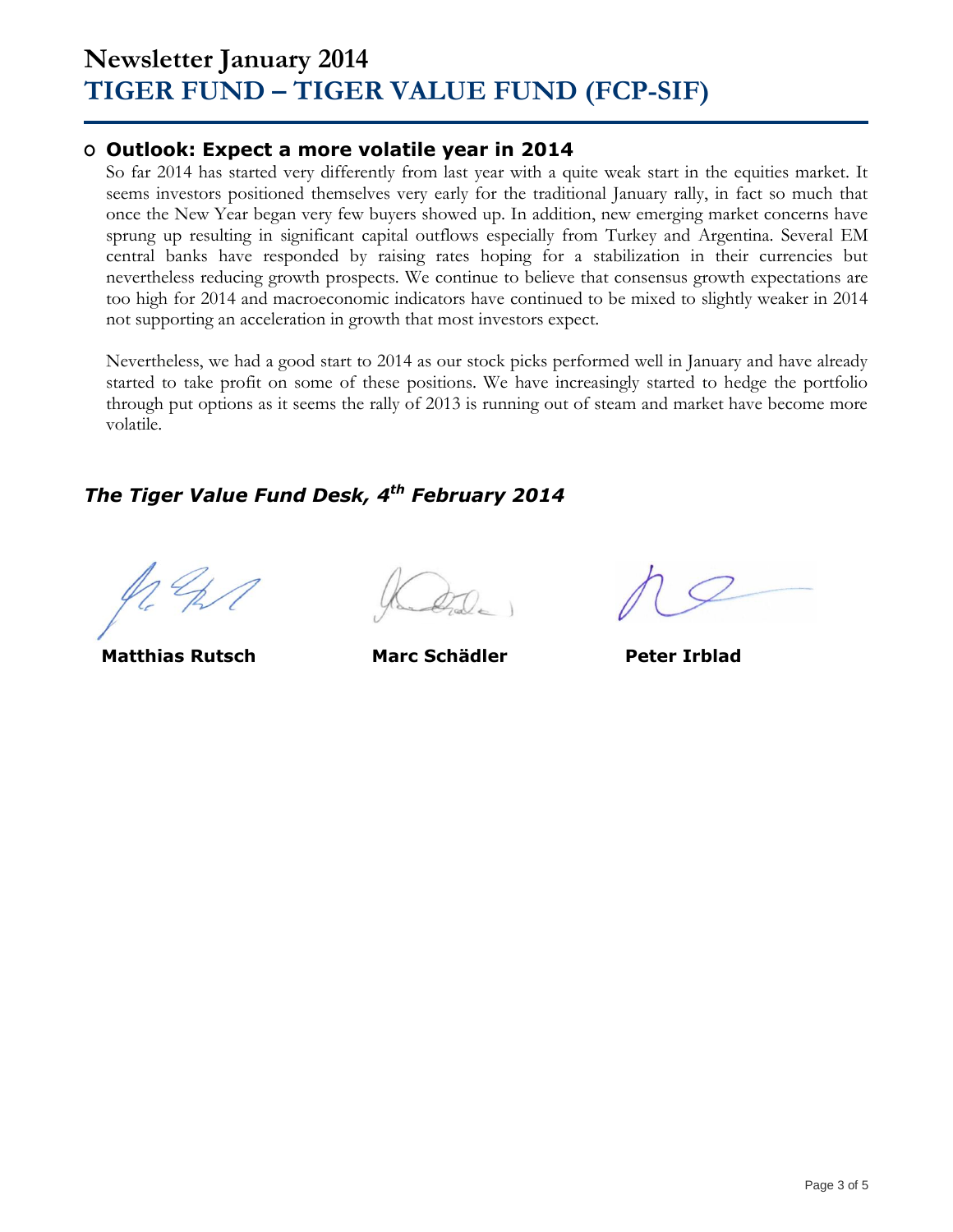### **Objectives**

The objective is to identify undervalued companies with external catalysts and/or initiate pro-active measures to create shareholder value. The fund aims for a 5 year return of 10-15% p.a. with strong focus on capital preservation.

### **Investment Strategy**

The Investment Advisor is a fundamental long-short equity stock-picker. The fund seeks undervalued small and midcap companies where a number of issues, which in our opinion can be improved, are sub-optimizing the company's public market value. For each position we perform a detailed research process including a 360 degree research approach and 10 point scoring system.

The managers foresee a direct dialog with the company as well as with other shareholders to support management to initiate value creating measures. Their partner network i.e. other shareholders, consultants, sector experts, media etc. will help to impact positive change.

The fund intends to engage in 20-30 long investments with a target net long exposure of around 50%. The geographic focus is likely to be Germany, Switzerland and Austria.

| <b>Fund Information</b>   |                             | <b>Fee Structure and Risk Management</b> |                           |
|---------------------------|-----------------------------|------------------------------------------|---------------------------|
| Currency                  | <b>EUR</b>                  | Admin/Custodian Fee                      | Up to 0.49%               |
| Legal Entity              | <b>FCP-SIF</b>              | Advisory (Mgmt) Fee                      |                           |
| <b>Fund Domicile</b>      | Luxembourg                  | Share Class A                            | $2.0\%$                   |
| <b>Fund Structure</b>     | Open-ended multi-class      | Share Class B                            | 1.5%                      |
| Style mandate             | Long/Short and Active Value | Performance Fee                          |                           |
| <b>Investment Minimum</b> |                             | Share Class A                            | 20%                       |
| Share Class A             | € 125,000                   | Share Class B                            | 15%                       |
| Share Class B             | € 5,000,000                 | Hurdle Rate                              | None                      |
| Sub. Frequency            | Monthly                     | High Water Mark                          | Yes.                      |
| Red. Frequency            | Monthly                     | Eligible Investors                       | See Issue Document        |
| <b>Redemption Notice</b>  |                             | Leverage                                 | Maximum 200% of NAV       |
| Share Class A             | 3 months                    | Fund Benchmark                           | DJ CS HF Index L/S Equity |
| Share Class B             | 6 months                    |                                          |                           |

Investors: Sales documents may not be forwarded to investors other than those who meet the 'experienced investor' requirements under the Law of 2007.

### **Fund Advisor Details and Service Providers**

| <b>Investment Manager</b>     | Alceda Fund Management SA, Phone: +352 248 329-1 |
|-------------------------------|--------------------------------------------------|
| <b>Investment Advisor</b>     | Tiger Asset Management GmbH                      |
| Contact                       | Matthias Rutsch, Phone: +41 41 500 33-46         |
|                               | Peter Irblad, Phone: +41 41 500 33-45            |
|                               | Marc Schädler, Phone: +49 40 226 32 35-11        |
| Sub-Advisor                   | PHZ Privat- und Handelsbank Zürich AG            |
| Contact                       | Phone: +41 43 443 71-00                          |
| <b>Prime Broker/Custodian</b> | SEB AB / SEB SA                                  |
| <b>Administrator</b>          | European Fund Administration SA                  |
| <b>Auditor</b>                | <b>PriceWaterhouseCoopers</b>                    |